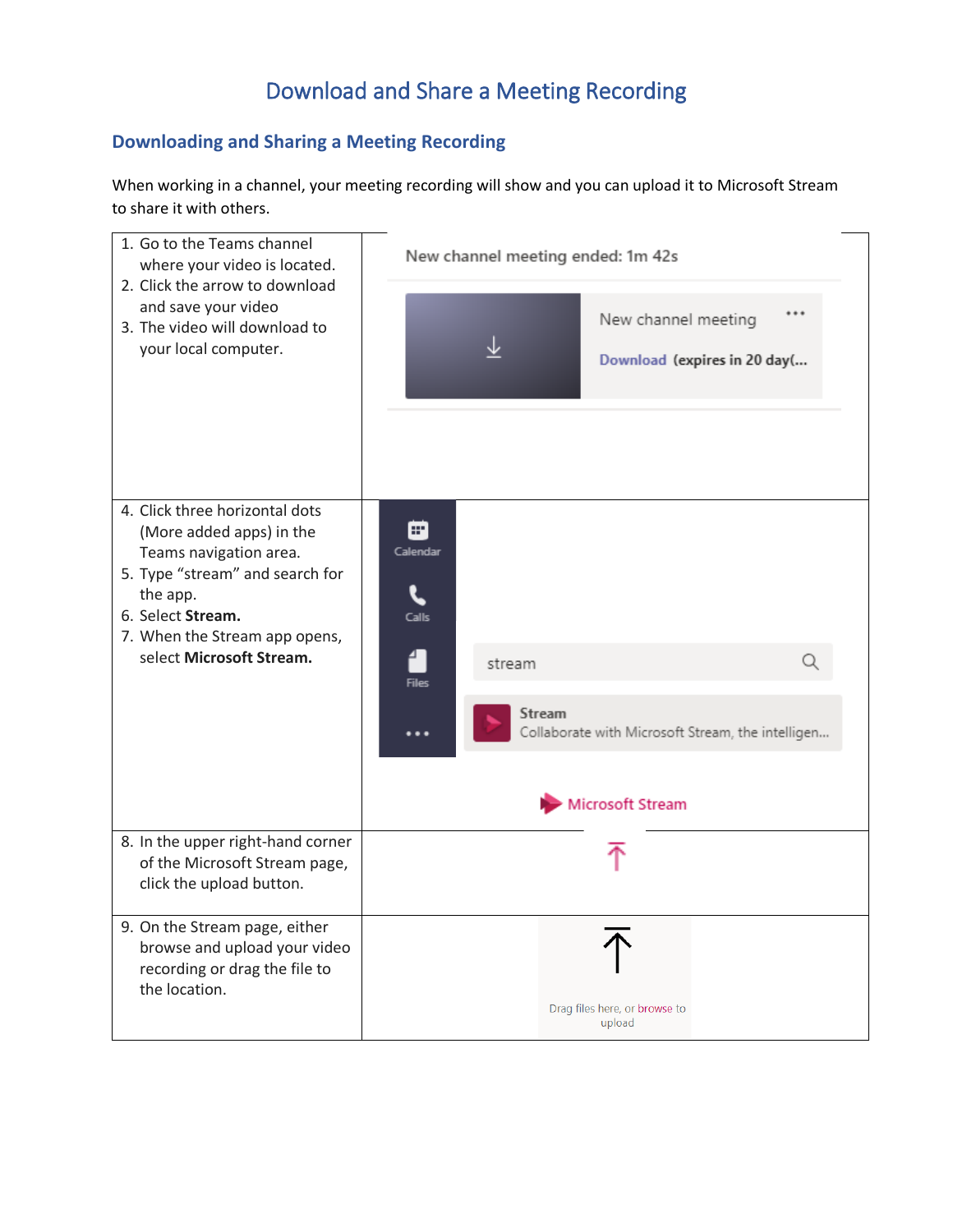## Download and Share a Meeting Recording

| 10. Name your video<br>11. Provide a description, if<br>desired.<br>12. The default language is<br>English. Select a desired<br>language.<br>13. Add a thumbnail, if desired. | 尙<br>Processing complete, ready to publish: video (9).mp4<br>$\vee$ Details<br>Name<br>video (9)<br><b>Description</b><br>Create a description for your video, including #hashtags<br>Setting a video language enables automatic closed<br>×<br>captioning for supported languages. Learn more<br>Video Language <sup>1</sup><br>English<br>Thumbnail<br>Permissions<br>⋋<br>Options<br>≻<br>Publish<br>$\overrightarrow{P}$ Share |
|-------------------------------------------------------------------------------------------------------------------------------------------------------------------------------|------------------------------------------------------------------------------------------------------------------------------------------------------------------------------------------------------------------------------------------------------------------------------------------------------------------------------------------------------------------------------------------------------------------------------------|
| 14. Check the box to allow<br>everyone to view the video.<br>15. Decide with whom you want<br>to share the video and add<br>their names.                                      | Permissions<br>$\Box$ Allow everyone in your company to view this video $\odot$<br>Share with $\odot$<br>People<br>Search for People<br>Viewers $\odot$<br>Owner ①<br>Display $\odot$<br>$\checkmark$<br>Manning, Kim (kmanni                                                                                                                                                                                                      |